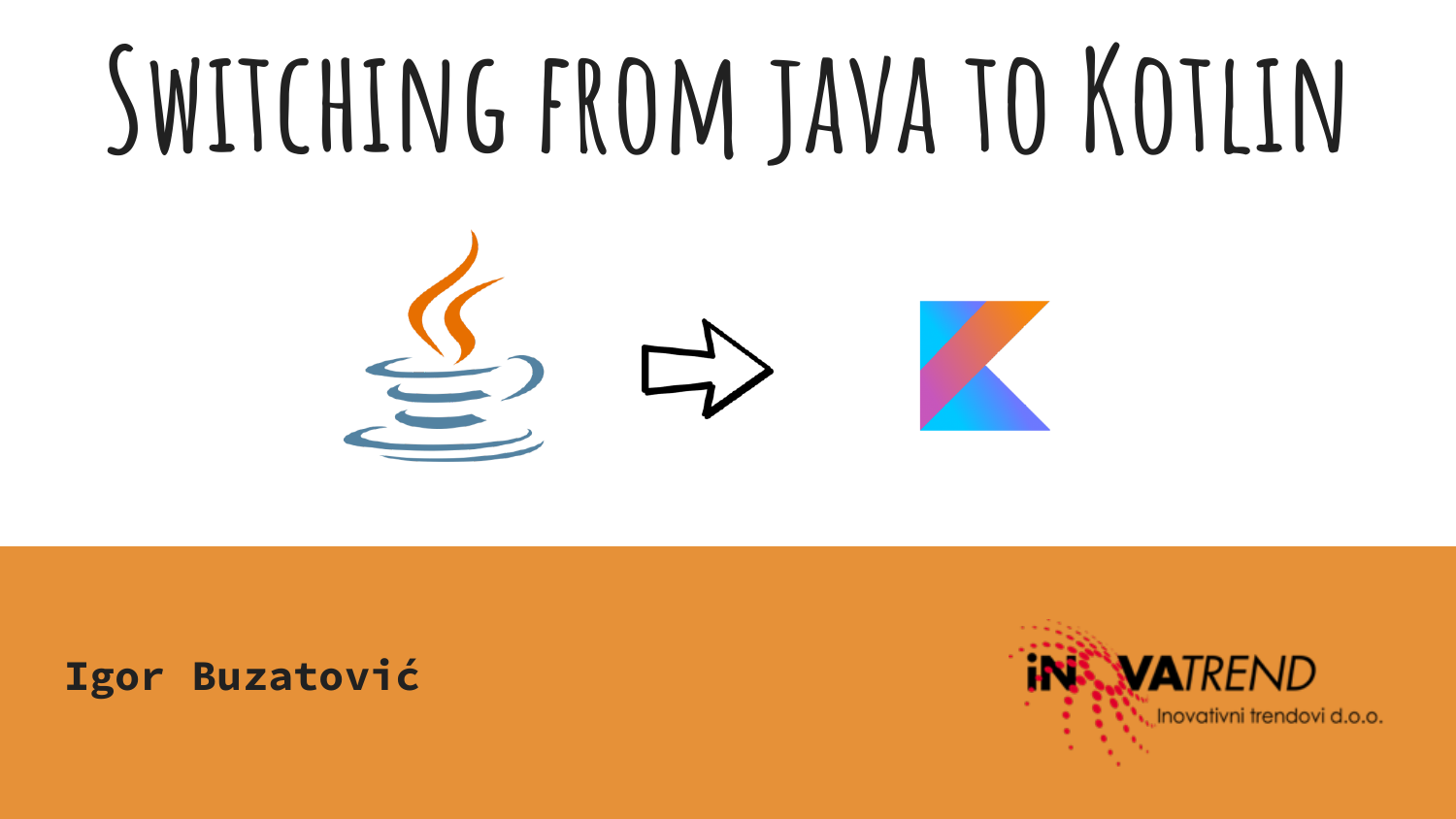

### July 2011 -**First announcement-**

### February 2012 -**Apache 2 licence-**

February 2015 -**V1.0 released-**

## **history**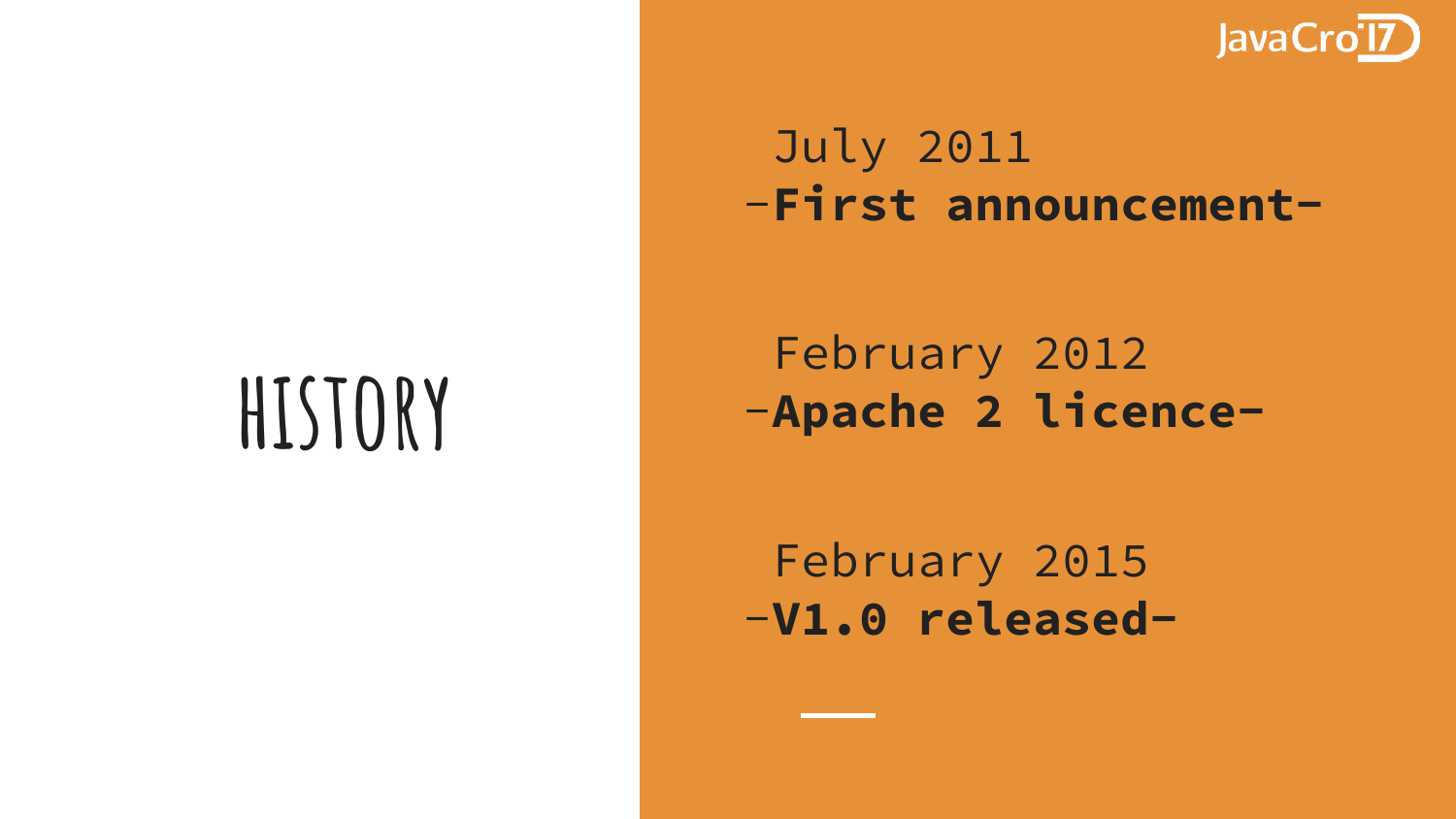

### **PEOPLE**









### **Andrey Breslav**

**Hadi Hariri**

Project lead

Kotlin evangelist

**Svetlana Isakova**

Kotlin in Action author

Kotlin in Action author

**Dmitry Jemerov**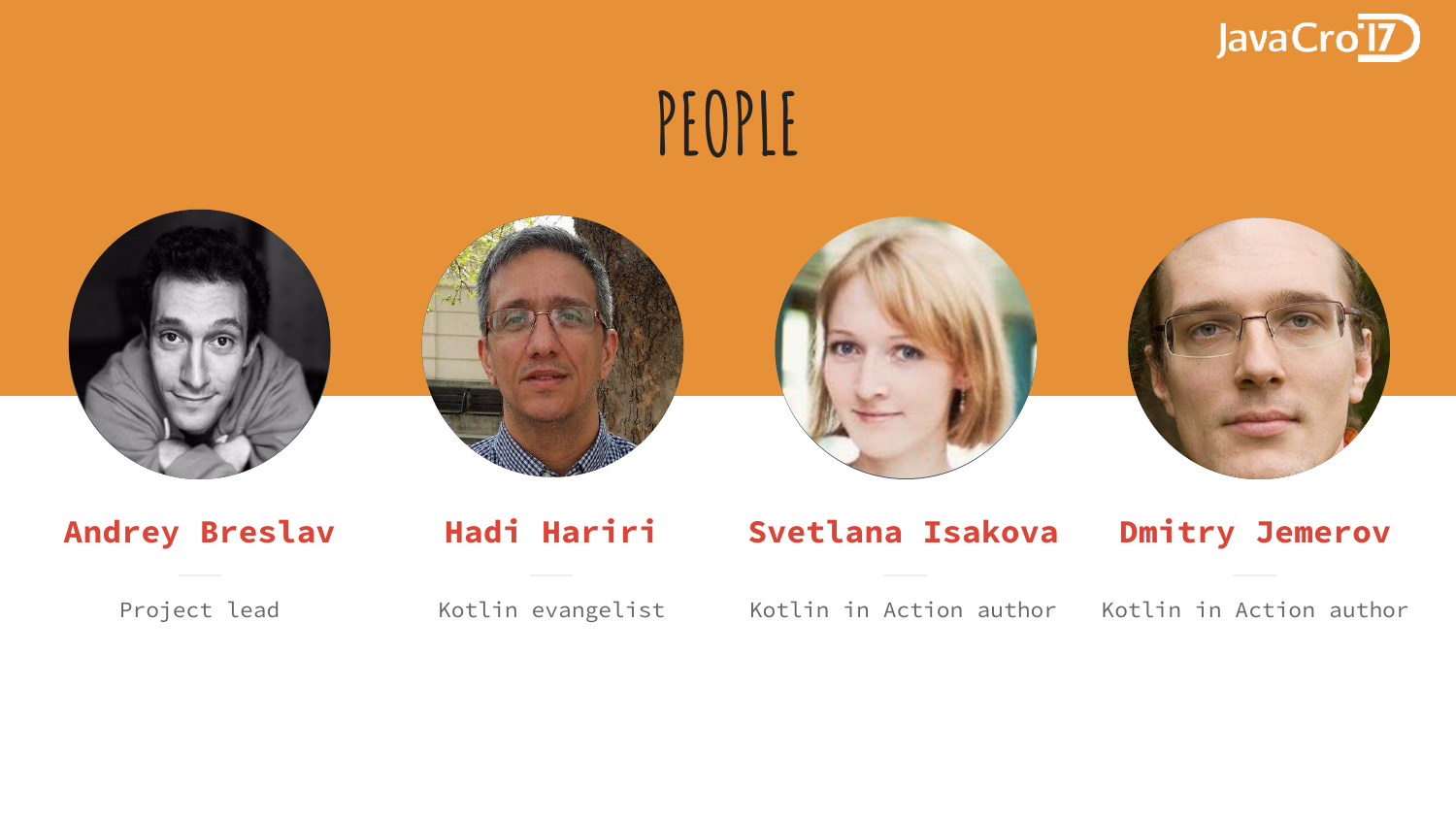![](_page_3_Picture_0.jpeg)

### 100% interoperability with Java

Compiles to Java 6

### Built in null safety

Functional features

Concise, very readable

First class IDE support

## **Kotlin**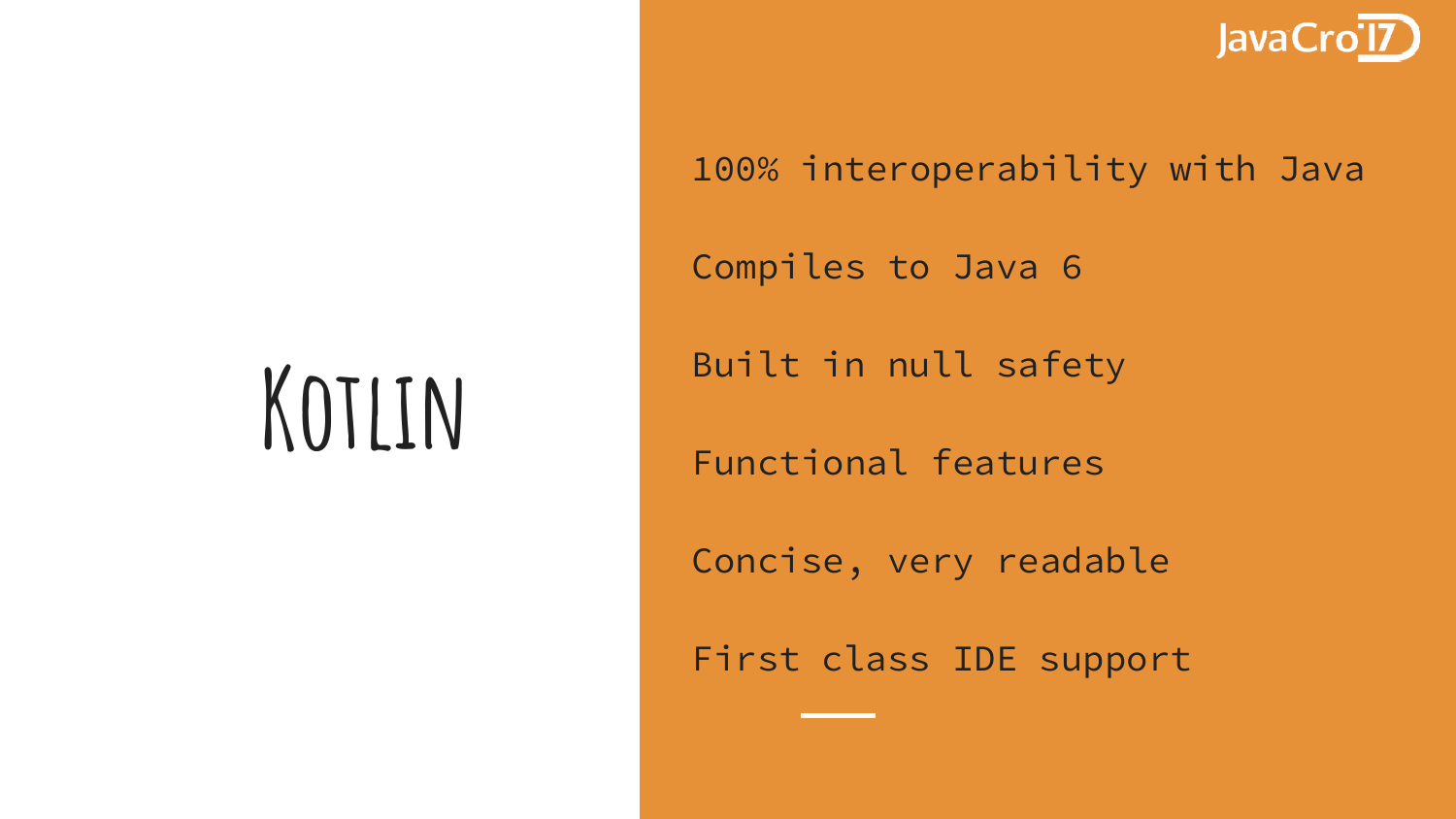}

![](_page_4_Picture_1.jpeg)

| Java                                                                 | <b>BASIC SYNTAX</b> | Kotlin                                                              |             |
|----------------------------------------------------------------------|---------------------|---------------------------------------------------------------------|-------------|
| int $a = 5$ ;                                                        |                     | <b>val</b> $a:$ Int = $5$                                           | val $a = 5$ |
| <b>boolean</b> $c = false$ ;                                         |                     | var $c = false$                                                     |             |
| <b>public</b> String getSomeText() {<br>return "Value: " + $a + c$ . |                     | <b>fun</b> getSomeText(): String {<br>return "Value: \$a, \$b, \$c" |             |

}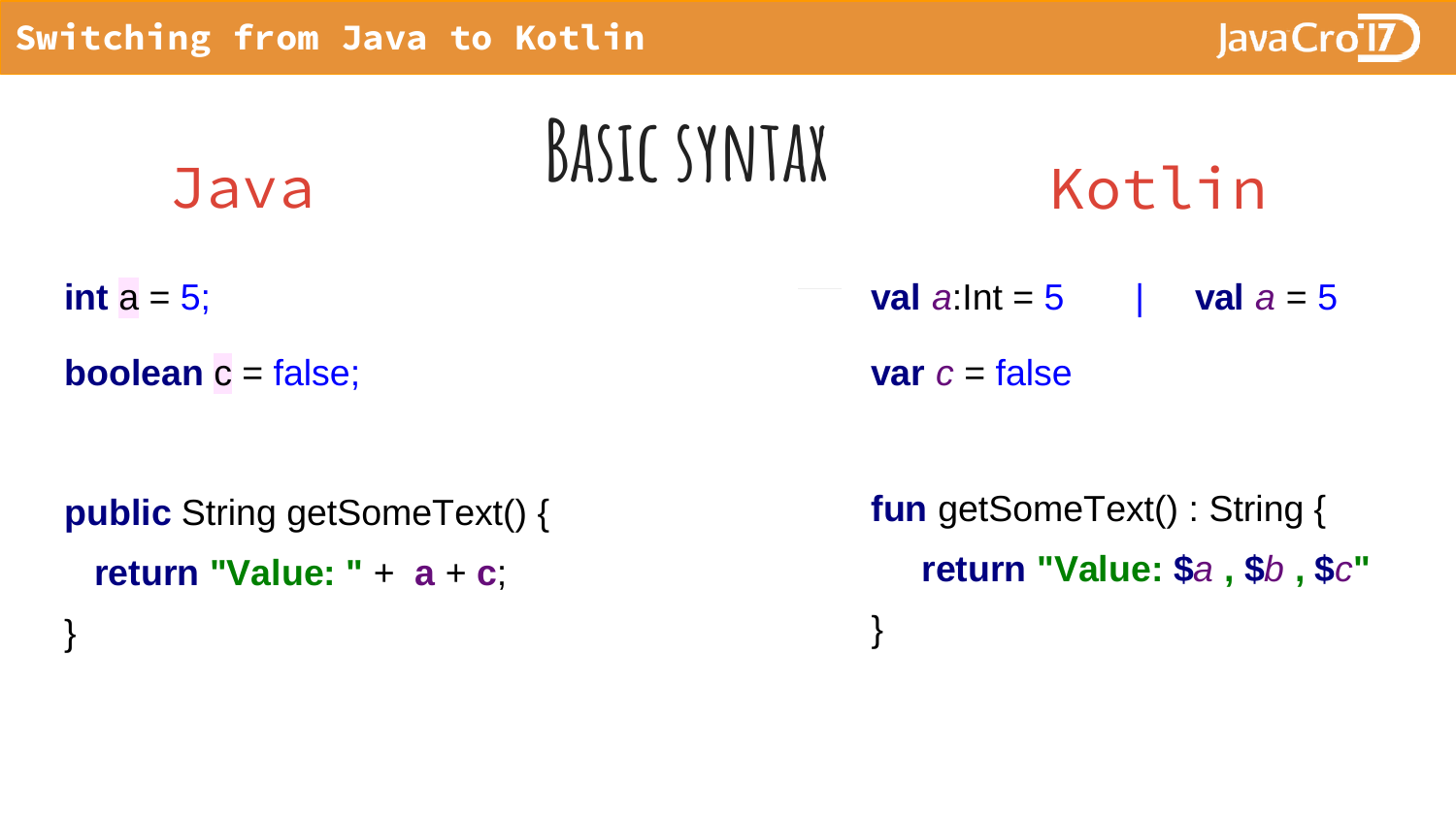![](_page_5_Picture_1.jpeg)

## **Basic syntax** Java Kotlin

**public class** User {

}

}

**private** String **firstName**; **private** String **lastName**;

```
public User(String firstName, String lastName) {
  this.firstName = firstName;
  this.lastName = lastName;
```

```
public String getFirstName() {...}
public String getLastName() {...}
public boolean equals(Object o) {...}
public int hashCode() {...}
public String toString() {...}
```
**data class** User(**val firstName**:String, **val lastName**:String)

![](_page_5_Picture_10.jpeg)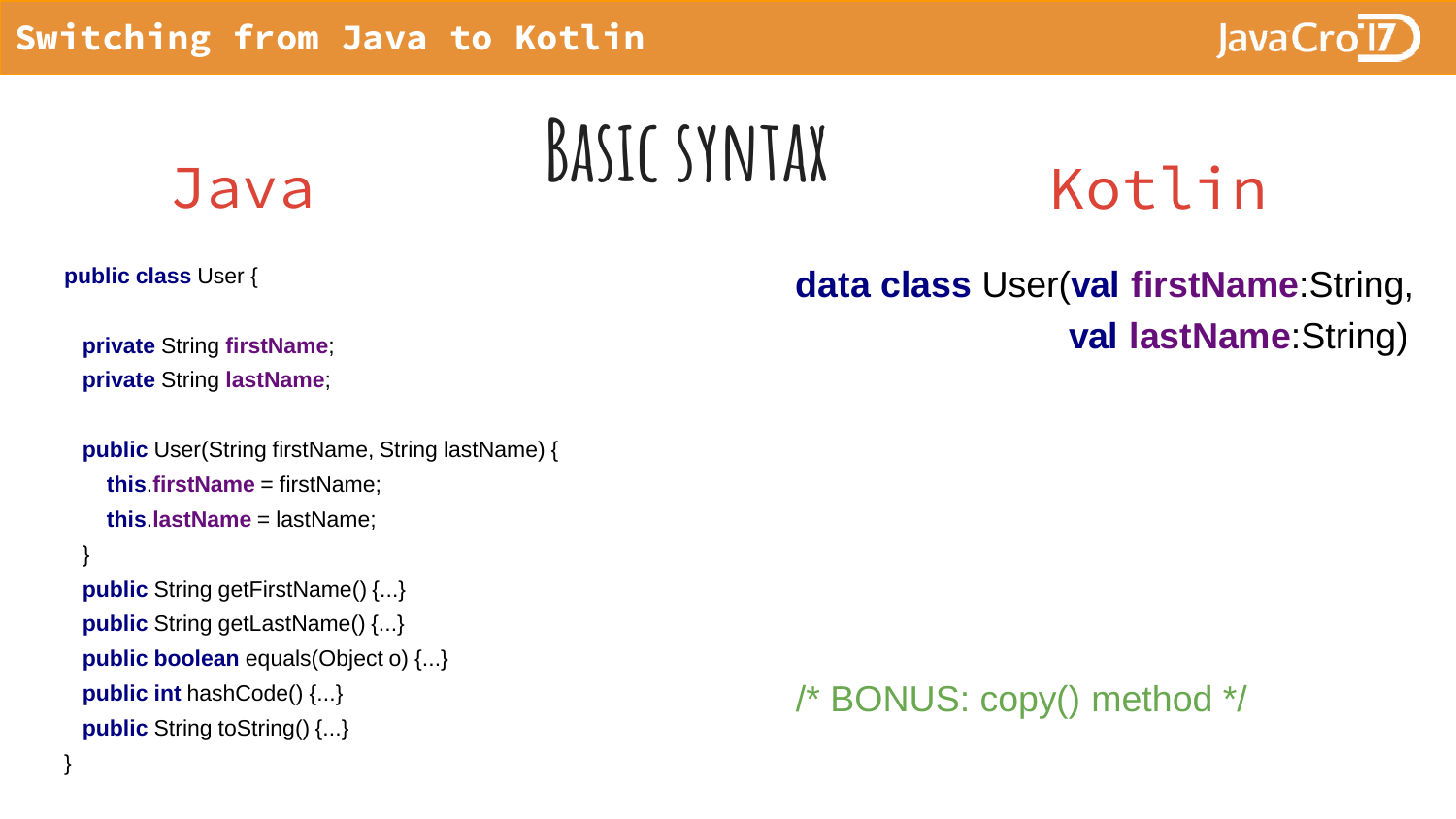![](_page_6_Picture_1.jpeg)

## **Java** NULL SAFETY Kotlin

**public class** User {

}

}

//may or may not be null **private** String **lastName**;

```
public String lowerLastName() {
   if(lastName != null)
     return lastName.toLowerCase();
   return "";
```
**class** User() { **var lastName**:String?

}

}

**fun** lowerLastName():String { **if**(**lastName** != **null**) **return** lastName.*toLowerCase*() **return ""**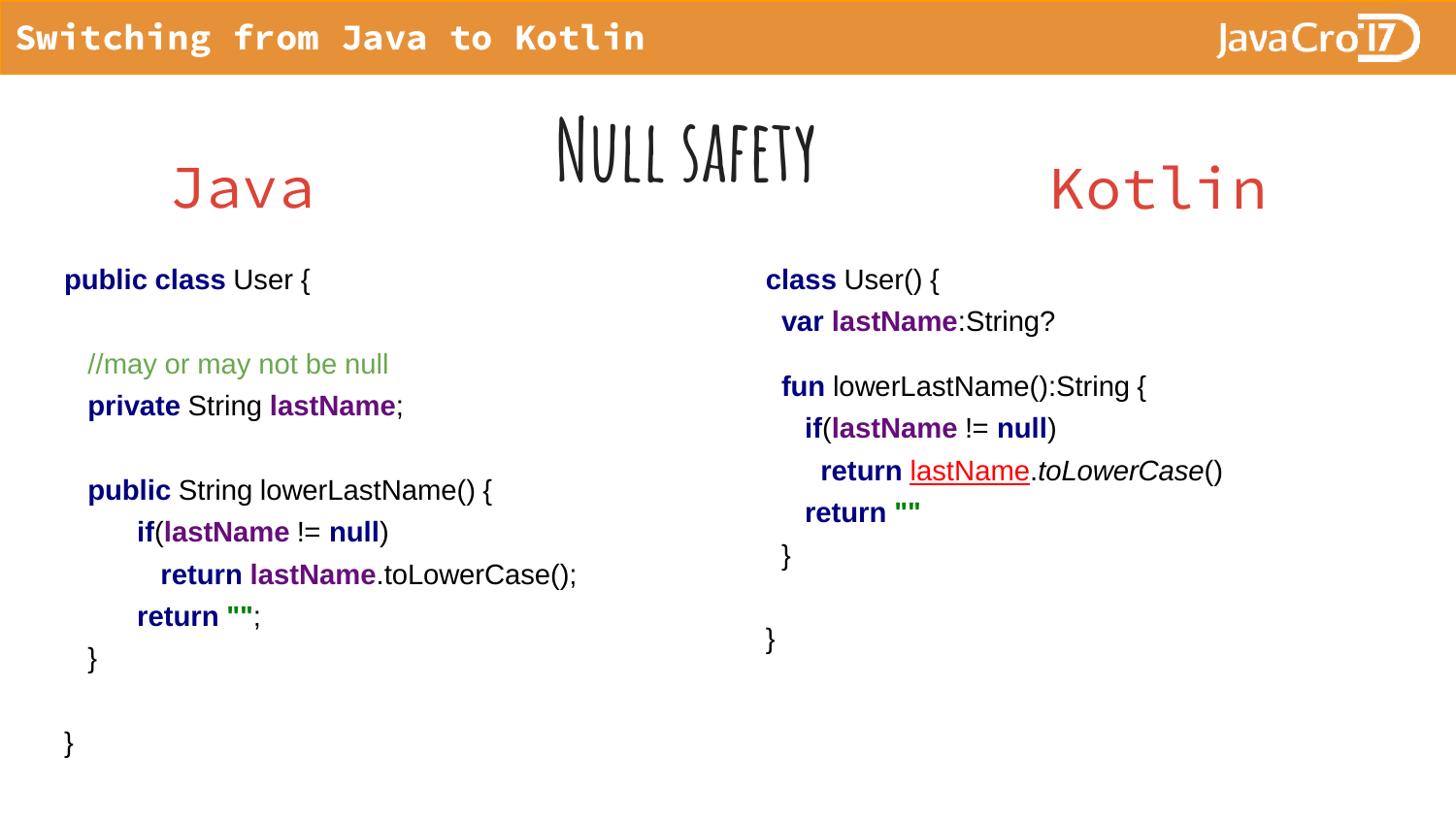![](_page_7_Picture_1.jpeg)

![](_page_7_Figure_2.jpeg)

}

### **Java** COLLECTIONS

}

**public** List<User> getGirls(List<User> users) {

```
return users.stream()
.filter( u -> u.gender.equals("F") )
.collect(Collectors.toList());
```
**fun** getGirls(users : List<User>) : List<User> {

```
return users.filter( { it.gender == "F"} )
```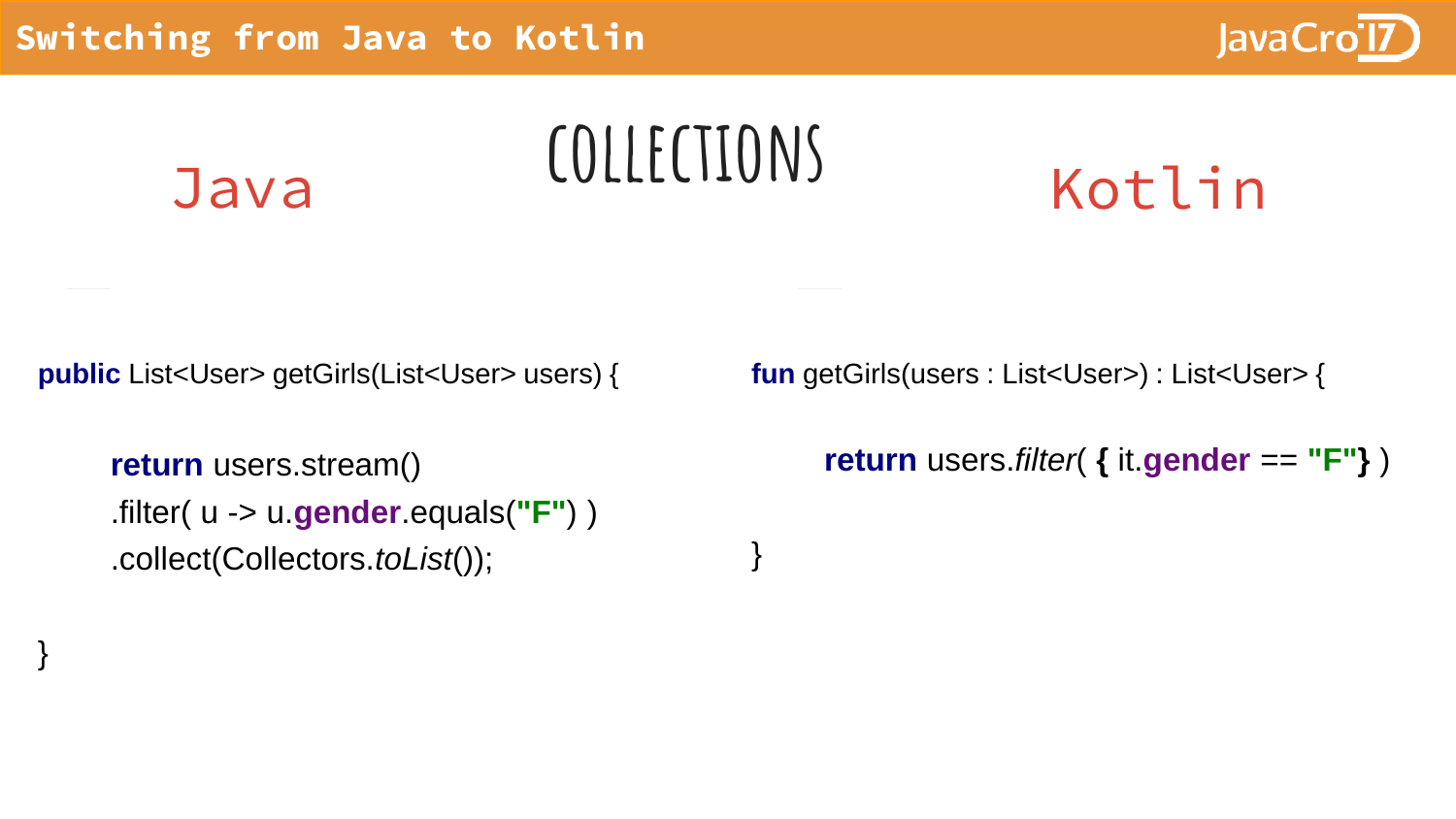}

}

![](_page_8_Picture_1.jpeg)

### **Java interoperability**

```
fun capitalizeUserName(user : JavaUser) : String? {
 return user.firstName?.toUpperCase()
}
```
**fun** capitalizeUserName(user : JavaUser) : String { **return** user.*firstName*!!.*toUpperCase*()

**fun** capitalizeUserName(user : JavaUser) : String { **return** user.*firstName*.*toUpperCase*()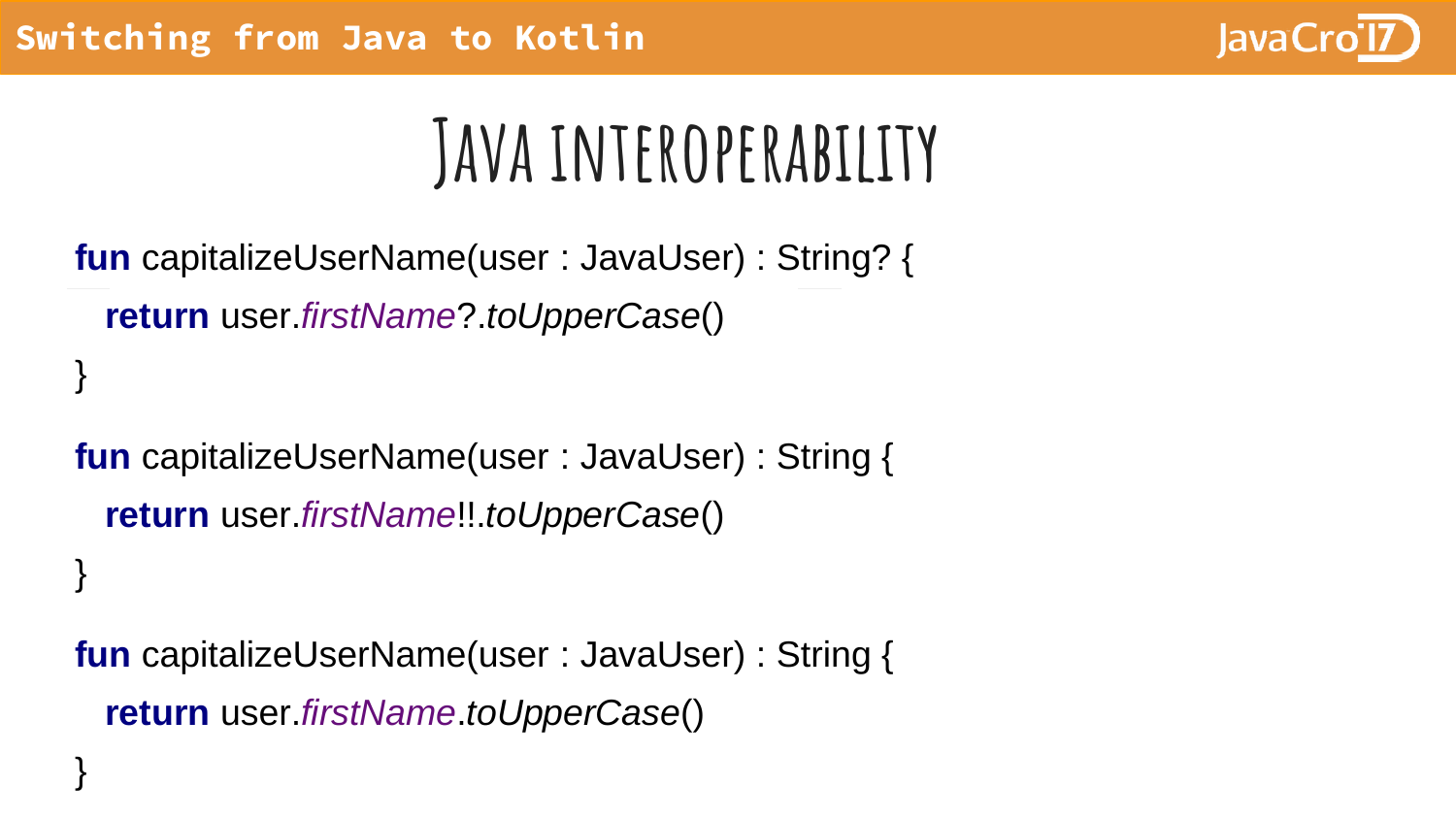![](_page_9_Picture_1.jpeg)

## **Gradle project**

```
buildscript {
 ext.kotlin_version = '1.1.1'
  repositories { jcenter() }
 dependencies {
    classpath "org.jetbrains.kotlin:kotlin-gradle-plugin:$kotlin_version"
 }
}
apply plugin: 'kotlin'
repositories { mavenCentral() }
dependencies {
 testCompile group: 'junit', name: 'junit', version: '4.11'
 compile "org.jetbrains.kotlin:kotlin-stdlib:$kotlin_version"
 ...
}
```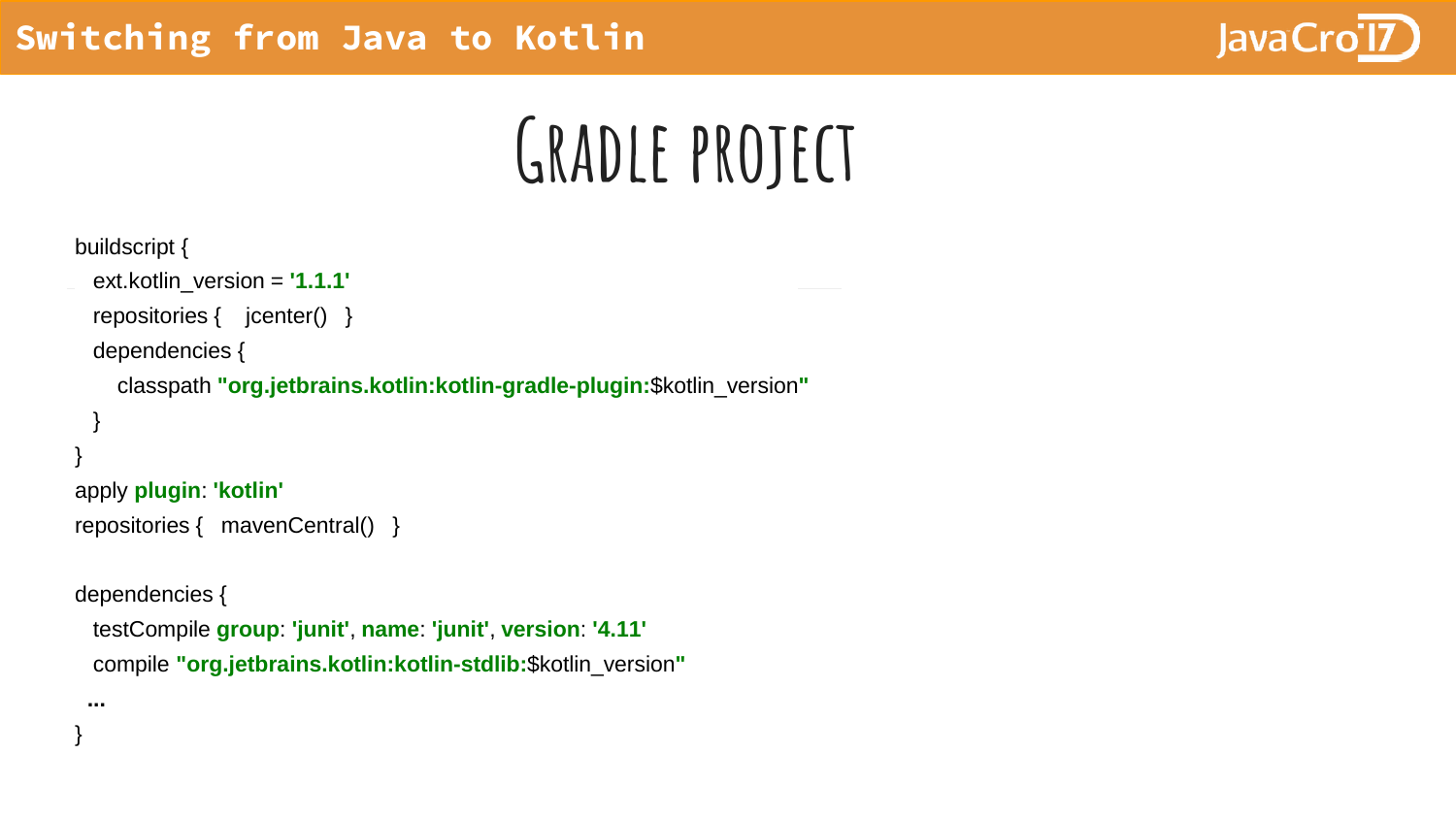![](_page_10_Picture_1.jpeg)

## **Spring Boot**

@SpringBootApplication @ComponentScan(**"com.inova.web"**) **open class** AppLauncher

**fun** main(args: Array<String>) { SpringApplication.run(AppLauncher::**class**.*java*, \*args) }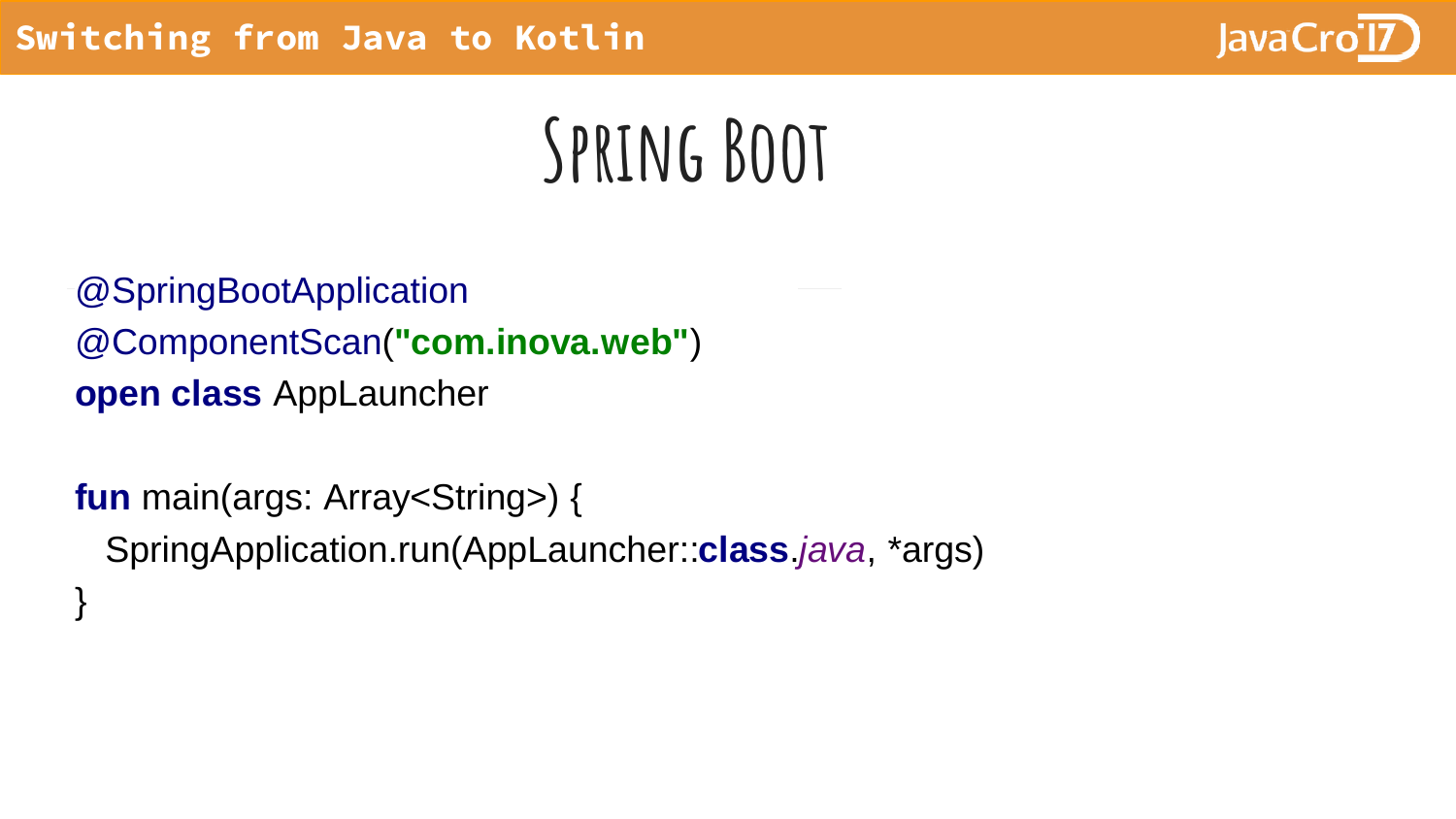![](_page_11_Picture_1.jpeg)

## **Spring MVC**

@Controller

}

}

**class** UserController {

@Autowired **lateinit private var userManager**: UserManager

@RequestMapping(**"/user/list/{groupId}"**) @ResponseBody **fun** listUsers(@PathVariable groupId : Long): List<User> { **return userManager**.getGroupUsers(groupId);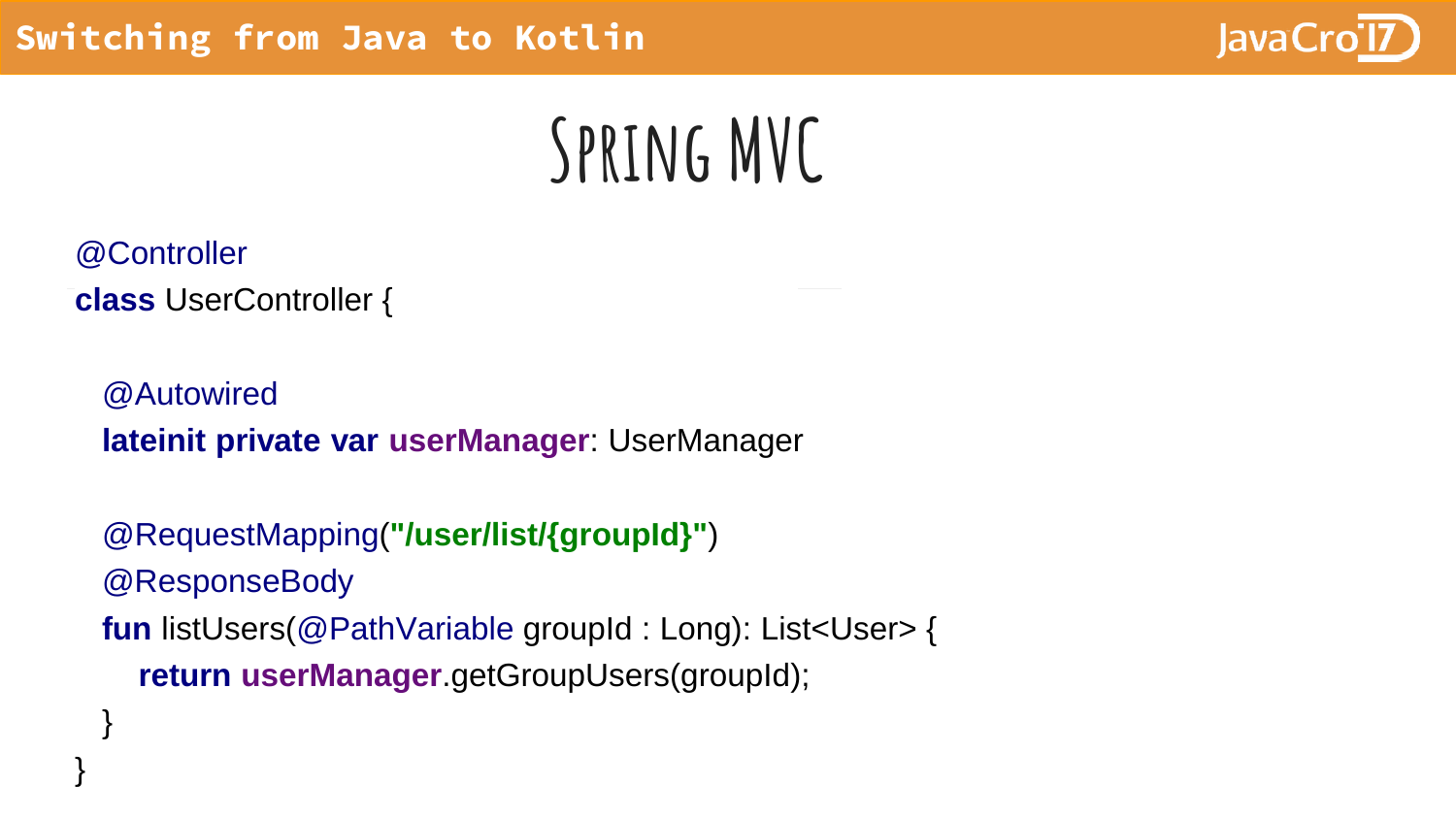![](_page_12_Picture_1.jpeg)

### **Android**

```
buildscript {
 ext { kotlin_version = '1.1.1' }
  repositories { jcenter() }
 dependencies {
    classpath 'com.android.tools.build:gradle:2.2.2'
    classpath "org.jetbrains.kotlin:kotlin-gradle-plugin:$kotlin_version"
 }
}
apply plugin: 'kotlin-android'
android {
 // the usual stuff
   sourceSets {
      main.java.srcDirs += 'src/main/kotlin'
    }
  }
```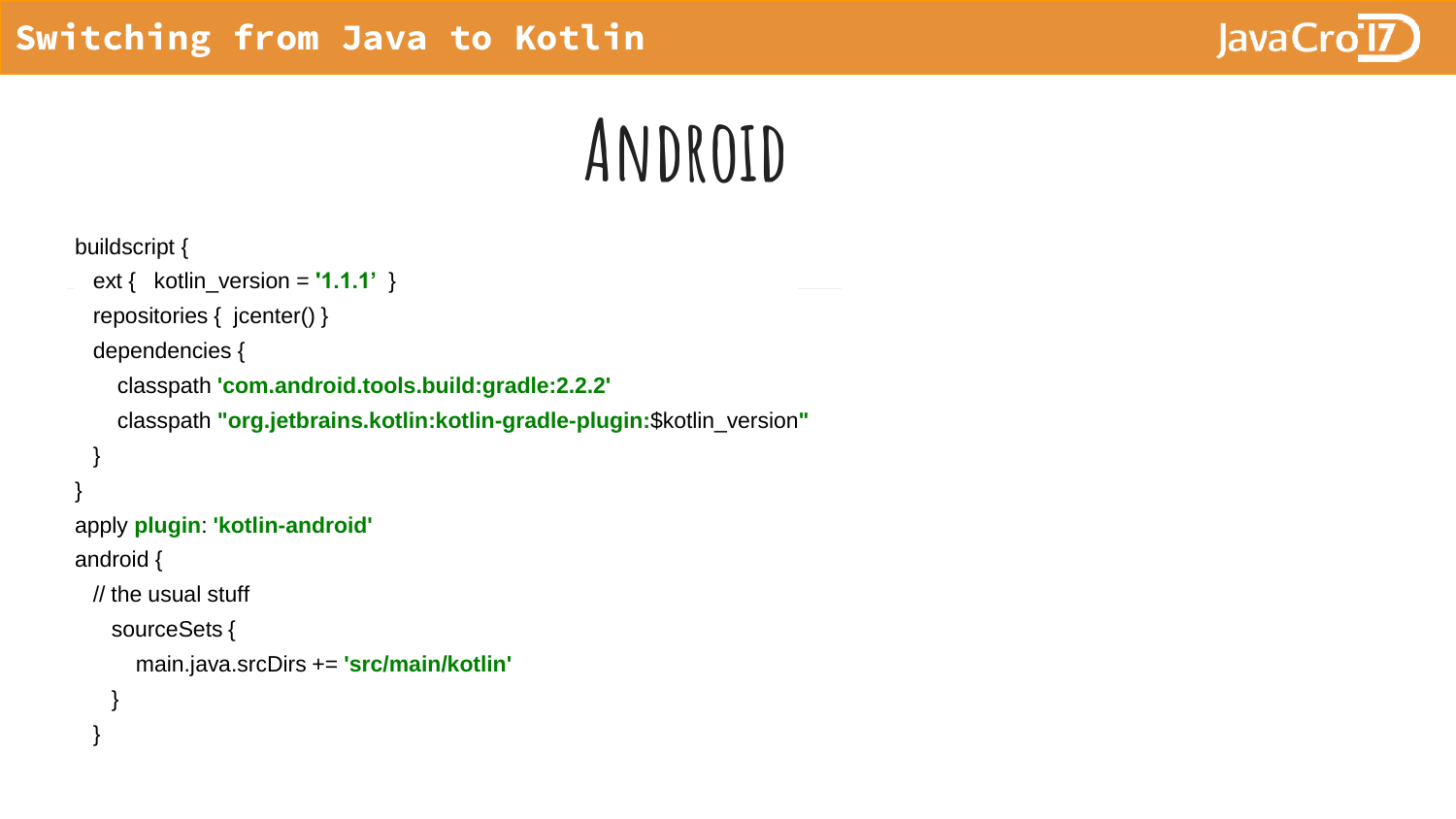![](_page_13_Picture_1.jpeg)

### **Android**

**class** GameActivity : Activity() {

}

**lateinit var playerName: TextView** 

**...**

**override fun** onCreate(savedInstanceState: Bundle?) { **super**.onCreate(savedInstanceState) setContentView(R.layout.*game\_activity*) **playerName** = findViewById(R.id.playerName) **as** TextView

```
override fun onStart() {
 super.onStart()
 playerName.text = "Player"
}
```